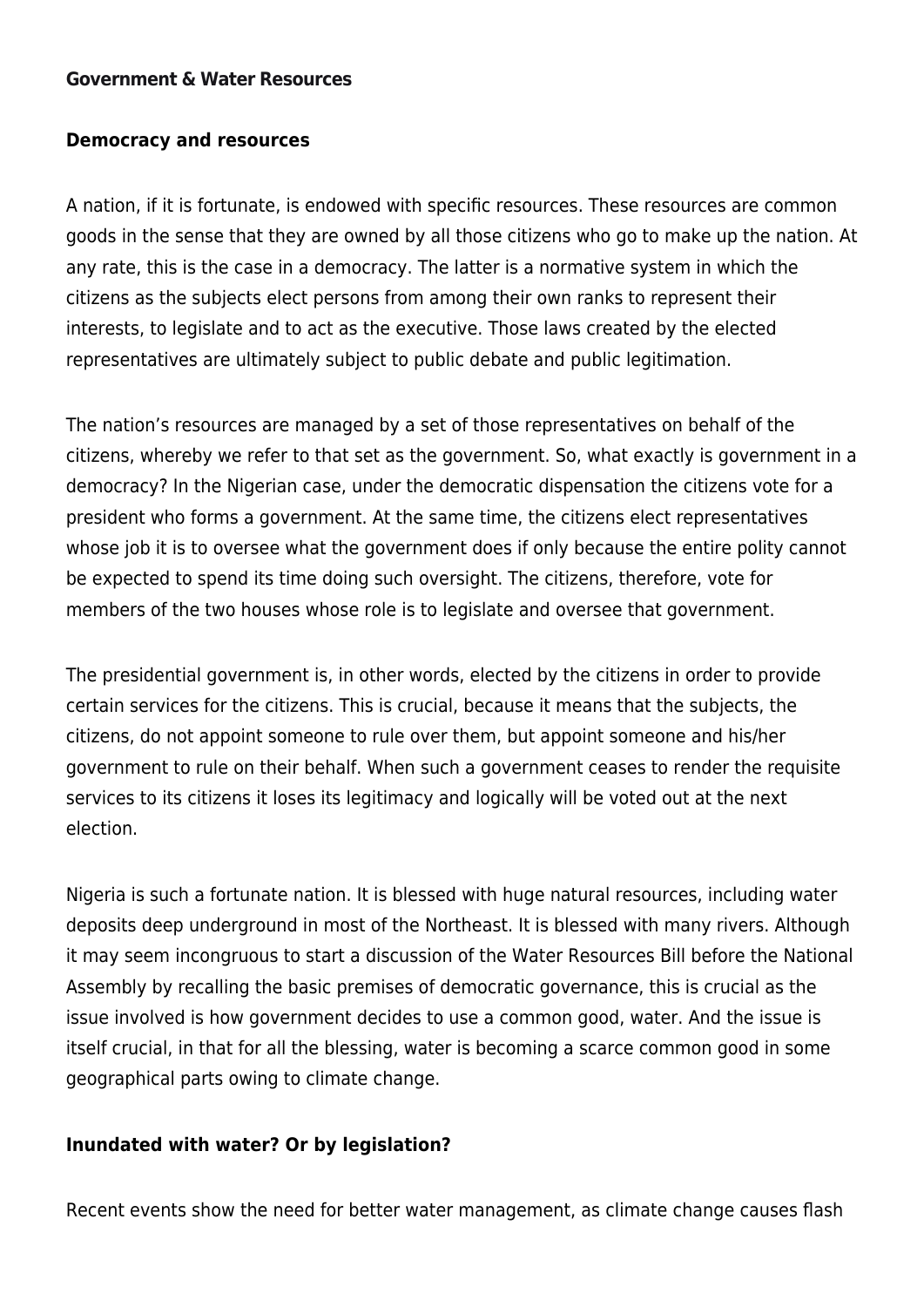flooding on a new scale as witnessed in Kebbi.[\[i\]](#page--1-0) Indeed, one of the key challenges to agricultural productivity being increased is the availability of water. By all accounts, the government has for long been negligent in its duty to the people in this regard:[\[ii\]](#page--1-0)

And now there is a Water Resources Bill that has passed two readings in the House of Representatives and is expected to be taken forward to the Senate after third reading and passage. It is perhaps worthy of note that we have to do here with a case of recidivism: It was brought before and rejected by the Eighth Assembly.

In light of the above remarks, the main questions are: Does it address the key issues of irrigation to enhance agricultural productivity and combat climate challenge? Does it improve water conservation and management or clarify doubts over use of this common good? The latter issue is not trivial as the matter of the Kiri Dam in Adamawa State shows. The dam was built as a reservoir dam but included bays for turbines. In the late Noughties an argument ensued between the Federal Ministry of Water Resources and the State government over who had the right to operate the dam as a hydropower plant: The Federation as it owned the water, or the state as it claimed that through the Gongola River Basin Authority it owned the water and the river banks. The issue was never clarified in court and the hydropower plant never built in a region that otherwise had no generating assets.

So does the Water Resources Bill as is now in the National Assembly clarify such ownership issues, ensure the Ministry of Water Resources is able to act decisively to support agriculture, etc., and define once and for all how the nation shall adjudicate use of this common good.

The simple answer is: It does not! In fact, it does nothing of the kind.

There has been much hue and cry over the reintroduction of this bill. Although on the surface the legislation is seemingly about water regulation, closer inspection reveals there are provisions that violate property rights, introduces stringent licensing rules, etc. And there is a general perception that it is essentially a vehicle for forcing through the discredited 2019 RUGA policy.

With all the controversy surrounding the bill, it is most surprising that it went through the first and second readings in the lower chamber of the NASS without a hitch. Some lawmakers expressed vehement opposition to its passage and have called for a public hearing where typically, members of the public could vent their concerns and questions about a proposed legislation and debates would be held on the merits or lack of before any further action is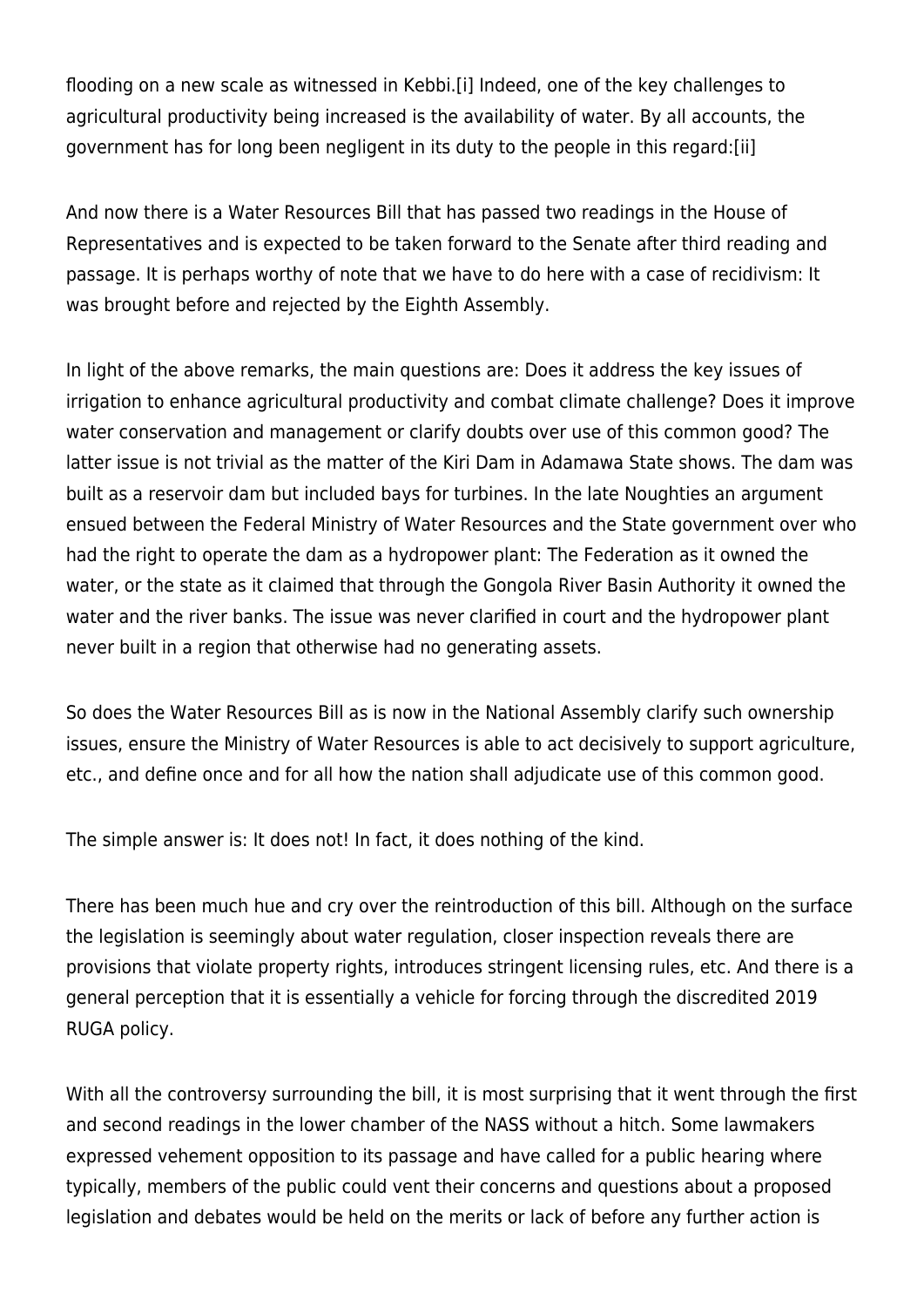taken on it. Some lawmakers, however, are not favourably disposed to the idea of public hearing to avoid detailed scrutiny of the legislation. Their argument is that given the bill was introduced in the Eight Assembly and went through public hearing then, it should not go through that process again. This is not in line with the accepted procedure for passage and enactment of legislation: Any bill that does not complete the process of passage and enactment before the end of a particular Assembly must start from scratch if at a later date someone wants to make it a law. Why are some lawmakers determined to avoid a public hearing?

A few public figures have expressed grave concerns about the bill, most notable amongst them Nigeria's Nobel Laureate, Wole Soyinka, who warned against the passage of this bill into law stating: "It must be resisted across board. No compromising, or this nation is doomed, since it will be resisted by any and all means"

# **Is there any real cause for alarm?**

In a nutshell, yes. The proposed bill, if passed, would empower the Federal Government to control all sources of water in Nigeria – a clear usurpation of powers ordinarily vested in state governments, which is in direct contravention of the Constitution. Other disturbing aspects include: the introduction of licensing for commercial use of water and drilling of boreholes which must be renewed on a five-year basis; the powers to be conferred on a proposed Water Resources Commission to declare any land a water reserve; unrestricted access to privately owned property granted to the proposed commission; unfettered rights conferred on persons to water livestock at any source of water whether on private or public land, and so on.

These provisions of the bill are disturbing on various levels. First up, the immense cost to the public purse of establishing a commission when a plethora of MDA (Ministry of Water Resources, NIWA, river basin authorities, water resource commissions at the state level) already exist.

## **Painful legal provisions**

Second and perhaps most alarming to the public are the provisions which have led many to conclude that the legislation will encourage a land grab and facilitate appropriation of land that currently belongs to state governments and private individuals.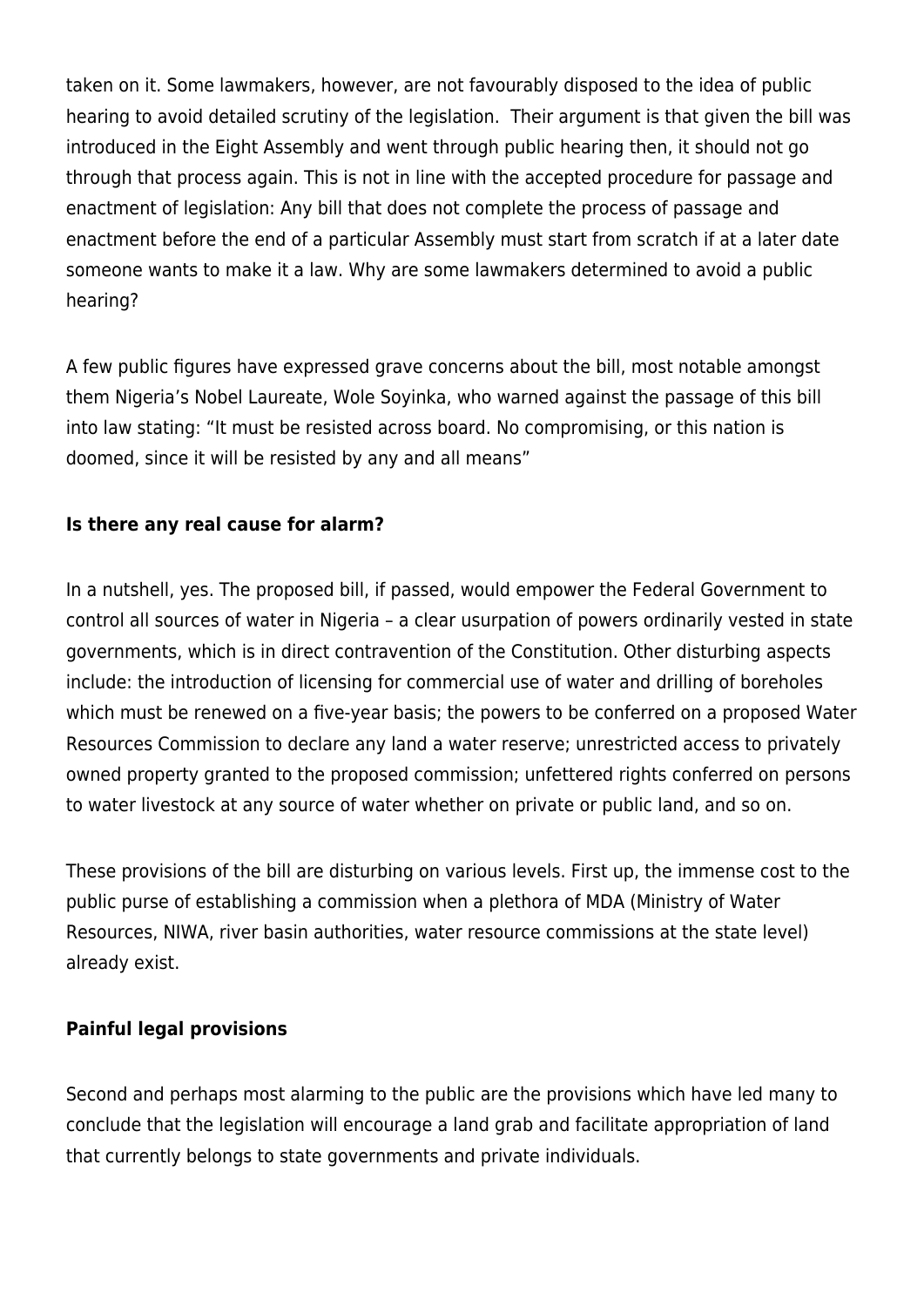Specifically, Section 3 of the proposed legislation reads that:

"Notwithstanding the provisions set out in Section 2 of this Bill, but subject to Regulations issued by the relevant State Agency identified pursuant to Section 79 hereunder, and in overriding Public Interest, a person may, without license:

Take water from a water source to which the public has free access for the use of his household or for watering domestic livestock;

Use water for the purposes of subsistence fishing or for navigation to the extent that such use is not inconsistent with this Bill or any other existing law;

Where a statutory or customary right of occupancy to any land exists, take or use water without charge from the underground water source, or if abutting the bank of any watercourse, from that watercourse, for reasonable household use, watering livestock and for personal irrigation not for commercial purposes."

And it gets worse: Section 71 states:

"The commission may, following public consultation, by order published in the Gazette, declare an area to be a groundwater conservation area in cases where the commission is satisfied that, in the public interest in such area, special measures for the conservation of groundwater are necessary for the protection –

- of public water supplies:
- of the environment; or
- for water supplies used for agriculture, industry or other private purposes.

(2) The commission may impose such requirements, and regulate or prohibit such conduct or activities, in or in relation to groundwater conservation areas such as the commission may deem necessary to protect the area."

Legal experts, public policy analysts, renowned lawyers and social commentators have, in their analysis of this bill, highlighted similar provisions that were innate in the ill-fated RUGA policy introduced in 2019, which set out to appropriate and designate richly-irrigated parcels of land spanning the entire country for rearing of livestock. And many are concerned by the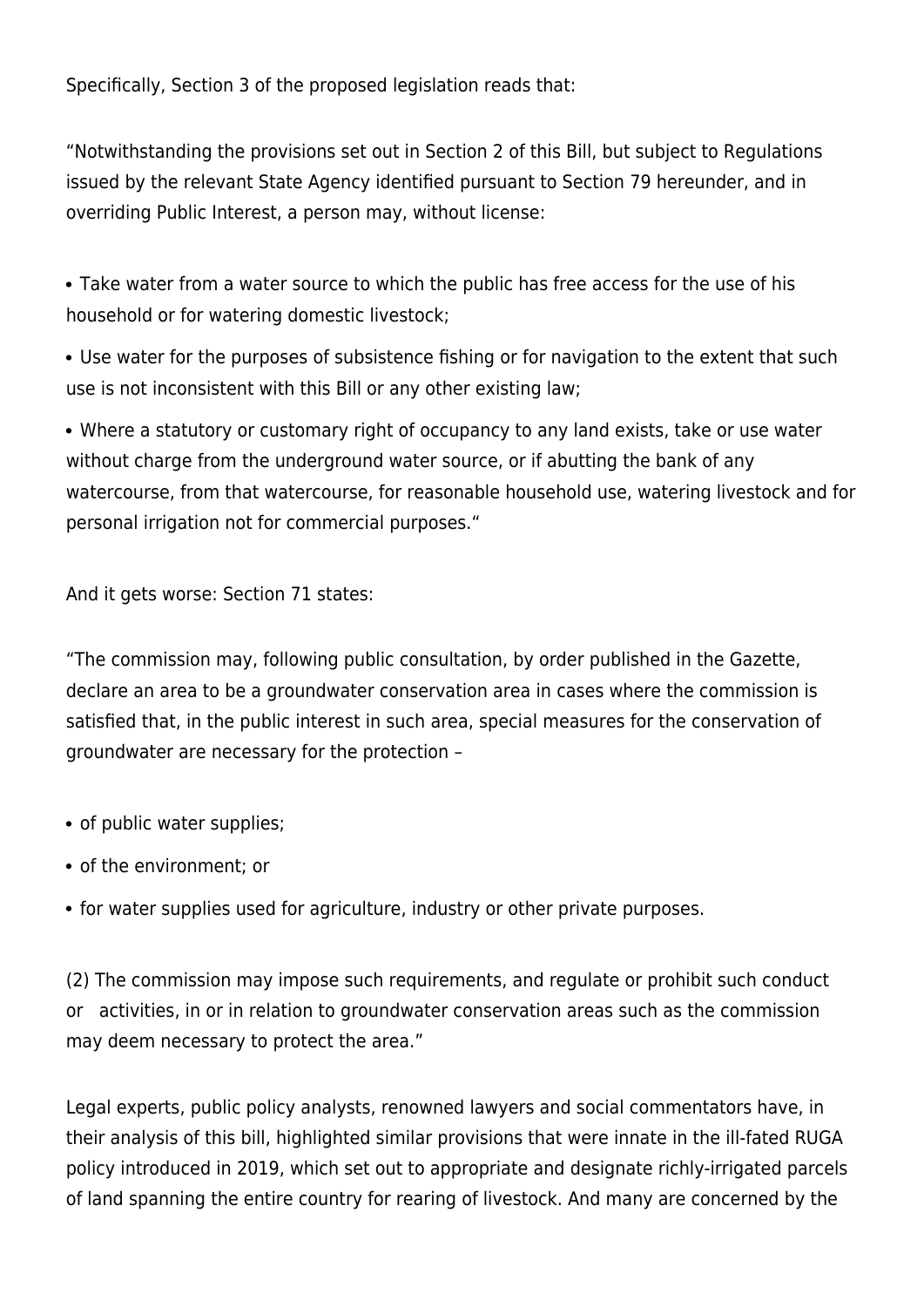unilateral powers conferred on the proposed commission to take over any land it deems fit. It should be noted that the bill is strangely silent when it comes to defining what constitutes a potential "groundwater conservation area".

Another salient aspect of the legislation is the licensing of water contained in section 62. The bill stipulates that:

"Any person who, undertakes the following activities (in this section referred to as "prescribed activities") in relation to water sources listed in the First Schedule to this Bill, shall be licensed by the commission:

- abstraction of surface water and groundwater;
- diversion, pumping, storage or use on a commercial scale of any water;
- the construction of boreholes for commercial purposes."

This particular provision has enraged the public who are already suffering untold economic hardship.

Trespass to property and infringement of property rights can also be inferred from several sections in this Bill, such as Section 67 (3):

An Order under this section may require or authorize-

- the laying of pipes and the construction of works on any land;
- the entry on to any land by officers or agents of the Commission; and
- such other measures that the Commission may consider necessary to overcome the shortage of water or effect of any accident

The Water Resources Bill is all about grabbing land, imposing yet more levies on the populace, and creating yet more legal confusion over rights of way. Bad luck to him or her who owns land where someone decides a water pipe needs to cross or where there is a borehole some person in the commission decides needs to be used by others.

## **Legislation for the people**